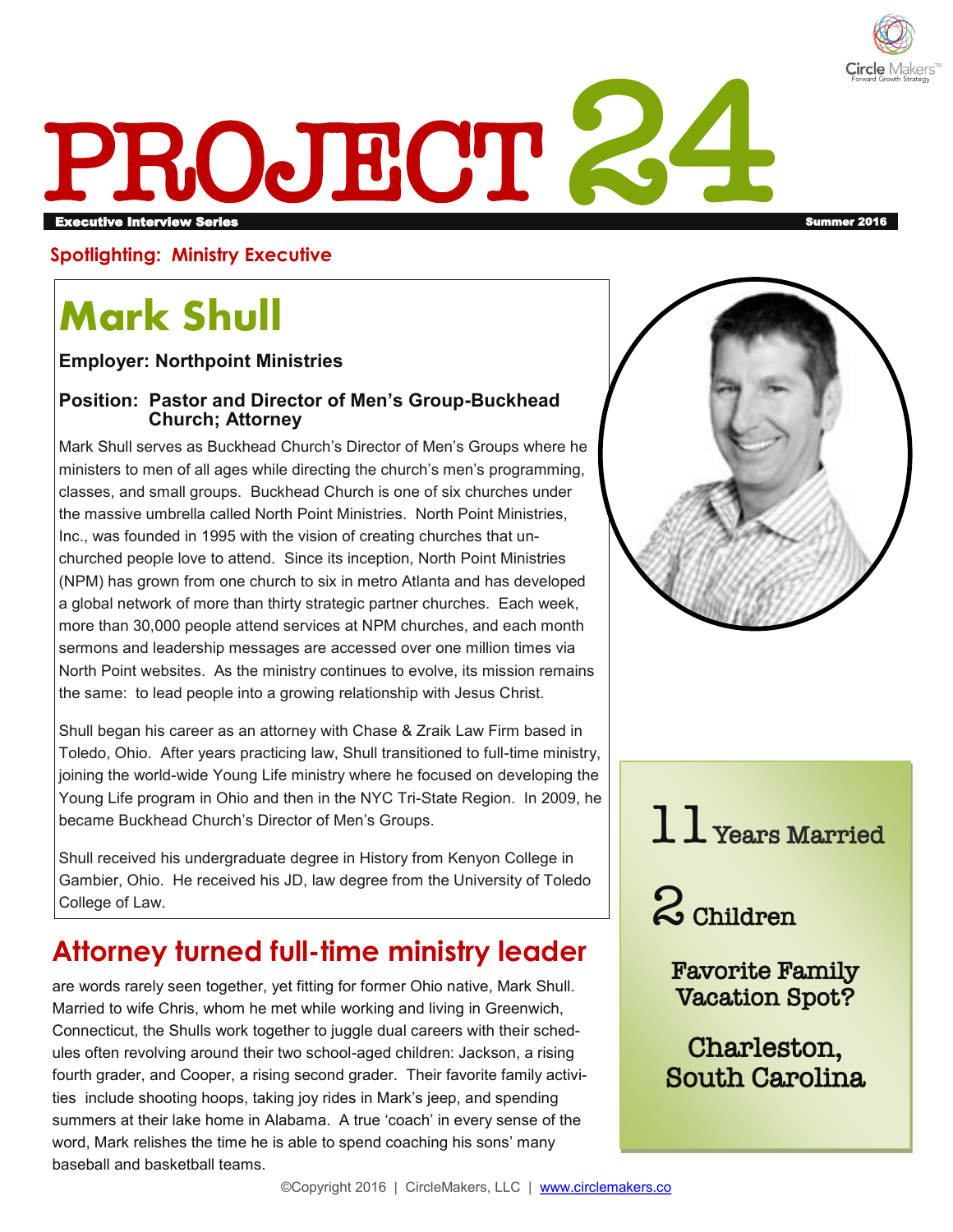

#### **Coach Mark Shull, Eastside Baseball Runners-Up Coach, 2016**

#### **Q: How do stay on top of your game as a parent?**

A: "Two words: Other parents! In addition to reading a slew of parenting books, my wife and I talk to other parents. I also credit our church small group with helping my wife and I navigate parenting challenges. Chris and I get invaluable insight from other couples in our small group. These couples are in the same season of life as us and these relationships have been incredibly important in helping improve our parenting skills. We discuss discipline, appropriate consequences, dealing with entitlement, etc. To have such a rich and diverse set of opinions on a regular basis is invaluable."

#### **Q: What are the biggest challenges you face in balancing demands at the office and home?**

A: "I struggle daily with protecting against giving my family 'seconds.' I give my co-workers my all at work, but when I come home, I'm exhausted and find it hard to give them my best. It is easy to say, 'Tomorrow I will give them my best' only to find myself saying this again the next day."

#### **Q: What is the greatest challenge in parenting today's youth?**

A: "I believe the greatest challenge is combating a sense of entitlement that seems to be present in so many children today — including my own! Kids today are inundated with the sense that they are the best, including 'participation' trophies. While I think it is important to encourage and build up my sons' sense of selfesteem, I don't want it done artificially. I want them to have to *earn* their esteem through achieving — but not necessarily winning. Additionally, I can't tell you how many youth I've mentored who believe they will have a \$75,000—\$100,000 job waiting for them upon college graduation. Their opinion is that a high salary is something 'owed' to them — regardless of GPA earned, activities they participated in, etc."

### Northpoint's Roots

#### **The Early Days**

In November 1995, Andy Stanley, Northpoint Founder and Lead Pastor, stood in front of a gathering of believers at a North Atlanta convention center and cast the vision for a new church. He said, "Atlanta does not need another church. What Atlanta does need is a safe environment where the unchurched can come and hear the life-changing truth that Jesus Christ cares for them and died for their sins." So began North Point Community Church.

#### **Explosive Growth**

In December 1996, North Point purchased an 83-acre site in Alpharetta. Six months later, construction began on the first of three building phases. The first construction phase included a 2,700-seat auditorium, along with a small theater, offices, and education space for preschoolers and children. In 1998, North Point Community Church moved into its new home. On its first opening Sunday, over 2,000 adults attended two morning worship services. By Christmas, attendance had grown to 3,000. By the end of the first year, North Point was averaging over 4,000 in worship. Currently, North Point is able to accommodate over 5,000 worshipers at one time.

#### **Satellite Church Locations**

In an effort to reach additional Atlanta communities, Northpoint Ministries has grown with multiple satellite locations including: Buckhead Church, Browns Bridge Church, Decatur City Church, Gwinnett Church, and Woodstock City Church.